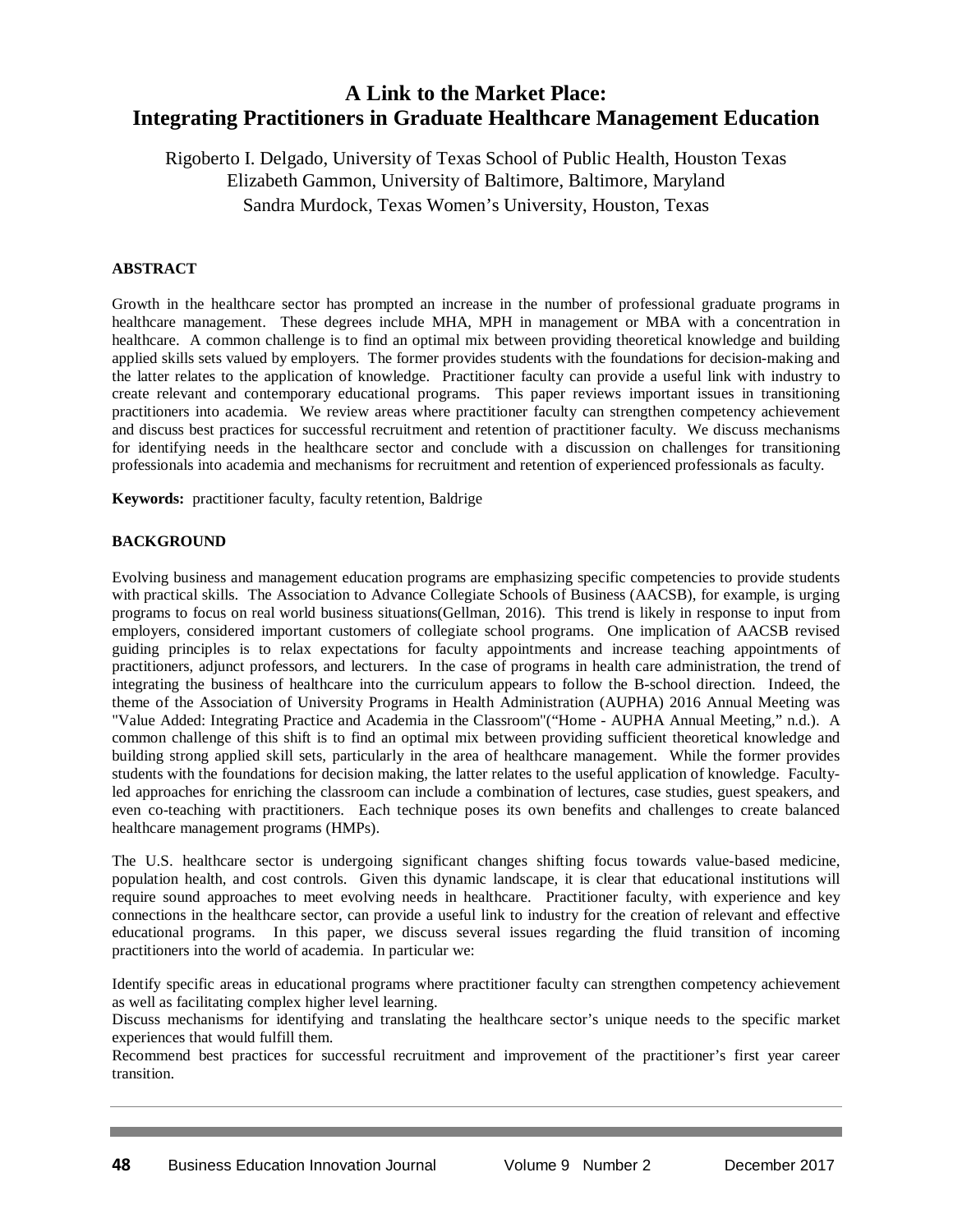We approach these points from the perspective of university healthcare management programs. We focus on relating the needs of a program's "customers", students and employers, to the experience a practitioner brings to the classroom setting.

### **ROLE OF PRACTITIONER FACULTY**

#### **Strengthening competency achievement and complex learning**

Current healthcare management programs are moving towards emphasizing competency-based education (CBE) (Dominguez, Garcia, & LaFrance, 2013). This approach stresses mastery of technical and leadership skills, rather than the attainment of broad academic knowledge themes. The goal is to provide graduates with applied knowledge and skills to meet the needs of a rapidly changing healthcare environment in general and the demands for improved productivity in particular (Jones, Jorissen, & Bewley, 2016). While each degree-granting institution selects individual program competencies, many graduate healthcare programs accredited by the Commission on the Accreditation of Healthcare Management Education (CAHME) rely on the model developed by the National Center for Healthcare Leadership ("National Center for Healthcare Leadership Competency Model," n.d.). This model details 26 competencies classified around three domains: (1) Execution, (2) Transformation, and (3) People. Similarly, the Healthcare Leadership Alliance has defined the following competencies: (1) communication and relationship management, (2) professionalism, (3) leadership, (4) knowledge of the healthcare system, and (5) business skills and knowledge (Stefl, 2008). The CBE scope not only serves as a tool for educators to identify skills in high demand in the marketplace, but from the perspective of a healthcare manager it helps define roles, expectations, and performance targets for employees within an institution (Garman & Johnson, 2006). It also helps identify existing and future human resource needs based on projected skills gaps required for a possible expansion, or restructuring of a hospital operation.

Given the trend towards CBE, the role of a practitioner in the classroom is crucial in two ways. First, practitioners have the advantage of maintaining a constant link to industry and can articulate and prioritize competencies of relevance in the workplace. Second, practitioners can also facilitate learning of complex concepts by illustrating applications in real situations. However, a practitioner can also play an important role given a student's learning style. Studies indicate that most students learn through a combination of reflective observation, experiencing a challenge, and abstract conceptualization, constructing a hypothesis to explain the challenge (Rahmati Najarkolai, Karbasi, Mosayebi, & Kashmiri, 2015). It is during the reflective phase of a student's learning process that practitioners can contribute the most value in the classroom. In conclusion, practitioner involvement in healthcare management education has two general benefits, achieving the goals a CBE-based graduate program and maximizing a student's learning potential.

#### **Practitioner-educator continuum**

It is important to recognize that there is a tradeoff between industry experience and academic theoretical expertise. This situation is illustrated in Figure 1, which presents the practitioner-educator continuum. On the bottom portion of Figure 1 we find different stages, or roles, of academic engagement starting from a guest lecture and progressing to a full-time faculty appointment. The stages listed along this continuum might not necessarily follow a linear pattern of an individual's involvement in teaching. In fact, these stages should be considered roles that individuals can take in their involvement in teaching, and at varying degrees of time commitment. The bottom axis also illustrates an increasing degree of academic, or theoretical, pursuit with each different role. Further, higher level of academic engagement results in higher degree of subject specialization, or theoretical immersion, as shown with the rightward increasing dashed-line function in Figure 1. The drawback, however, is that higher theoretical immersion results in a separation from the professional world. Time commitments for teaching and conducting research, necessary activities to progress in a purely academic environment, create a reduction in contemporary market experience. This is a typical situation, for example, with the case of executives transitioning into full-time education. The level of academic commitment that comes with a faculty appointment reduces time available to maintain market network and real time knowledge of emerging business issues. Given the tradeoff between theoretical immersion and contemporary market experience, it is important for planners of competency-based curriculum to consider the combination of a practitioner with an academician as way of providing effective educational programs. Furthermore, it is possible to consider that an optimal mix of practitioner and educator involvement might exist to maximize a student's learning experience.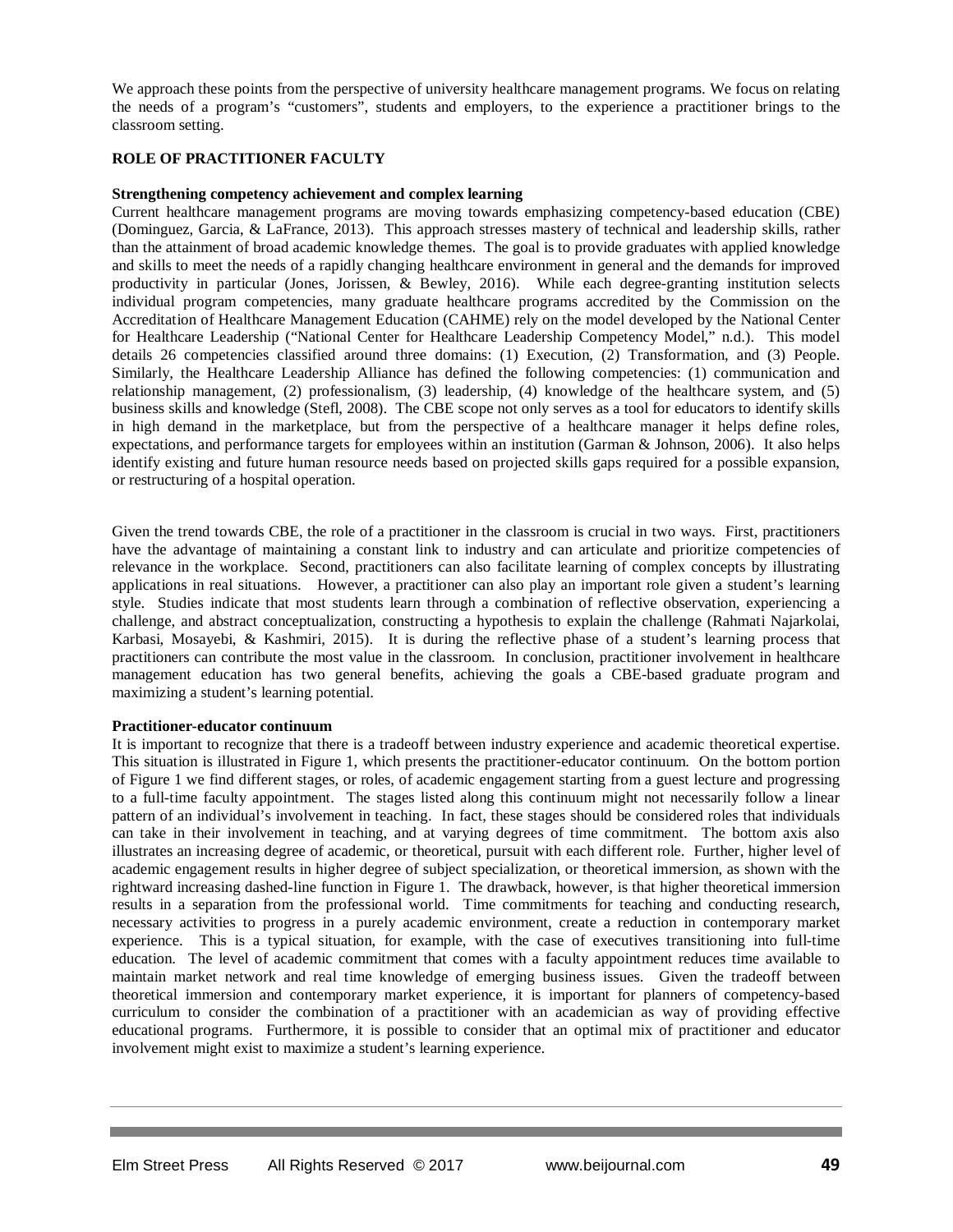#### **Practitioner expertise**

Practitioners can help bridge theoretical and applied knowledge. In the area of healthcare finance, for example, a practitioner has the advantage of illustrating the challenges and issues faced in the use of data for trend analysis. Given the diversity of approaches surrounding revenue cycle management, guest speakers can clearly articulate challenges of balancing reimbursements, expenses and cash flows. Other important topics in healthcare finance include, understanding uses of bundled payments and institutional budgeting, and emphasizing foundational computer skills such as the use of spreadsheets. At the overall healthcare management level, practitioners bring to the classroom the experience of interpreting data summaries such as scorecard results. Most importantly, practitioners can highlight the importance of foundational business skills such as innovative thinking, time management, and interdisciplinary, cross-functional, group decision making for finding optimal solutions to business problems.

#### **Reaching complex learning levels**

In the process of teaching complex concepts, practitioners also provide an important contribution. Their real-world experience provides first-hand examples to illustrate the application of complex ideas and concepts. For example, the topics of real options in net present value evaluations and risk profiling in population health and healthcare finance are concepts gaining importance under the current reimbursement models, particularly in accountable care organizations (ACOs). However, a limited number of specialists have both the theoretical and business background to apply these topics in the hospital setting. Practitioners can play a significant role in facilitating learning of these concepts by using illustrative real case studies from their own work experience.

#### **HEALTHCARE SECTOR'S UNIQUE NEEDS**

HMPs need to find novel mechanisms for incorporating employer (i.e. corporate partners) expectations into the classroom setting to provide students with required skills to meet the needs of the healthcare sector industry. This represents a special challenge since the healthcare sector is unique in its constant changing landscape, growing importance in the country's economy, and need to serve a segmenting population. Specifically, HMPs need to understand that while students are the only primary customer, employers, who recruit HMP graduates, are indirect "consumers" of healthcare management educational programs. The goals of these two customer groups appear related, but have essential differences held together by the needs for individual professional growth and organizational sustainability. Table 1 provides a general summary of student and employer goals from the perspective of a healthcare management program. Note, however, that this is a generalization and specifying needs can be complicated depending in the degree of diversity in the student body (e.g., age, work experience, and background) and variation of employer types.

#### **Translating key market experiences into sound HMP curricula**

The revised AACSB standards encourage schools to enhance ties with companies who will employ their future graduates in an attempt to be "co-creators of knowledge" with their corporate partners, with an emphasis on developing applied research and contemporary skills (Gellman, 2016). One well-tested model for assessing the needs of customers is found in the Malcolm Baldrige National Quality Award (MBNQA), which has now been awarded for more than a quarter of a century. Created by the Malcolm Baldrige National Quality Improvement Act of 1987, the award functions to stimulate quality and improvement, first in manufacturing, and now in other market sectors including healthcare and education. Specific performance and measurement criteria act as guidelines in the evaluation of improvement and achievement of the highest levels of quality. These criteria have evolved into seven interrelated categories that focus on critical aspects of performance. One of these key seven categories concerns understanding the needs of the customer for mutual long term market success and engagement (*2015–2016 Baldrige Excellence Framework (Education) | NIST*, n.d.). This includes being able to demonstrate responses to strategic questions, which for the case of healthcare management academic programs could include:

How do you seek actionable feedback from students and other customers (i.e. employers) on the quality and relevance of your educational program?

How do your listening methods vary across the stages of the relationship between academic organization and customers (students and employers)?

How you do proactively capture customer stated, unstated, and anticipated expectations and requirements?

Established methods for obtaining this information about the key needs of program customers include survey data, well-constructed advisory boards, focus groups, listening posts in social media like blogs and on line forums, data available from other social media, and marketing information. Another source is complaint data related to student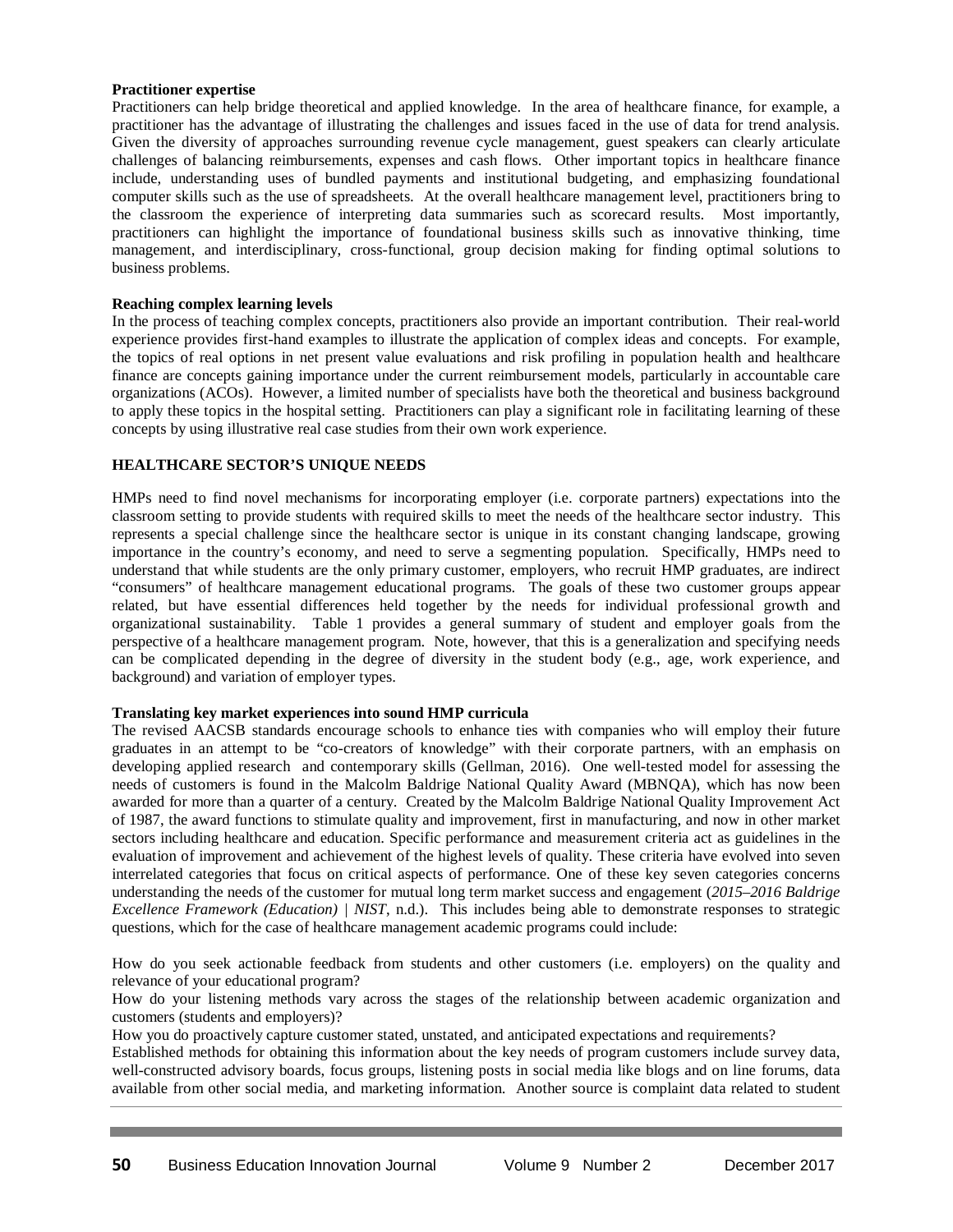enrollment and engagement decisions, as well as employer hiring decisions. This should include data from all stages of involvement with students, including pre-student, student, and post-graduation as well as with employers in the pre-hire, internship, and post hiring phases.

Beyond students, engaging employers as key customers is a new concept in healthcare education that requires novel approaches. These partnerships ideally blend the academic organization's core competencies with a partner's complimentary sector specific strengths and capabilities to create a new strategic advantage that can deliver mutual value and results. This includes utilizing them as a resource for practitioner faculty in a variety of ways discussed earlier, and adapting program offerings based on data gathered from employer customers. This increases engagement and commitment to the educational program and future service offerings. Ways to engage employers include:

Identifying industry needs and building strategic relationships with healthcare administrators and Adapting program offerings to meet evolving market requirements and exceed educational expectations. Once HMPs have attracted appropriate practitioner faculty from employer customers, the next concern is to engage the practitioner faculty in the success of the program, while also meeting the practitioner's needs.

### **PRACTITIONER'S FIRST YEAR CAREER TRANSITION**

Faculty development for the practitioner has attracted little attention in higher education, particularly related to successfully integrating new practitioner faculty before faculty orientation. Academic appointment for faculty practitioners can vary from informal, voluntary unpaid, to a formal position, as part-time adjunct faculty or full time faculty (Lyons & Burnstad, 2007). In the event of a full time appointment, the practitioner may need to research the distinctions between faculty appointment types and ranks to understand the specific expectations of each position. For instance, if the appointment is different than a traditional academic type, the practitioner may have a robust teaching load compared to a colleague on tenure track. Spelling out this difference at the outset forestalls misunderstandings later in the semester. A practitioner hire also needs to be aware of any expectations beyond classroom teaching or managing internships, such as participating in faculty committees, student recruitment activities, and program development. Further, the practitioner transitioning directly from health care practice would expect to work on twelve-month cycles. However, appointment lengths, regardless of appointment type, vary considerably by institution. No doubt, the most restrictive hurdle in recruiting practitioner faculty is the issue of compensation. There can be large differences between academic institutions and the nonacademic healthcare sector. For example, average cash compensation for a hospital CFO is estimated at \$266,000; \$287,600 for a Vice President of Revenue Cycle, and \$112,700 for Manager/Director titles average (Health Care Financial Management Association, 2015). This contrasts with average faculty salaries in health administration which range between \$94,985 for assistant professors, \$118,787 for associate professors, to \$165,455 for professors (Menachemi, DelliFraine, Lemark, & Halverson, 2016).

### **Emerging best practices for successful recruitment**

Most universities provide new faculty orientation programs which typically consist of short sessions, of one or two days duration, aimed at both adjunct and full time faculty and occur before the start of the semester. While these programs are important in the enculturation of new faculty, these could be described as "crash" courses insufficient for creating rapid and effective institutional integration of new faculty. Instead, extended orientation programs, richer in content, might prove better (Diaz et al., 2009). For a practitioner who may be more at home in a "corporate" environment, an extended, in-depth, introduction to academic norms is essential. One important recommendation includes matching a new practitioner faculty with a mentor; ideally another practitioner faculty who has been in the institution at least one year.

The issue of institutional cultural differences is important to consider when transitioning from the industry sector to academia. Higher education institutions tend to have significant differences in organizational culture and norms compared to those found in a healthcare setting, and there may be little or no overlap in the fundamentals of the organization cultures. The university culture has been described as an "organized anarchy" with an organizational culture characterized by "unclear technology and fluid participation" (Cohen, March, & Olsen, 1972). Other researchers have observed that in this organizational culture, randomness replaces rational, predictable decisionmaking (Denhardt & Denhardt, 2009). In contrast, rational decision-making and predictable outcomes are foundational for health care organizations, which struggle with revenue and cost targets. A variety of higher education norms can pose transitional hurdles for first year practitioner faculty. Concepts such as shared governance, appointment letters, and tenure and promotion criteria contrast sharply with a healthcare organization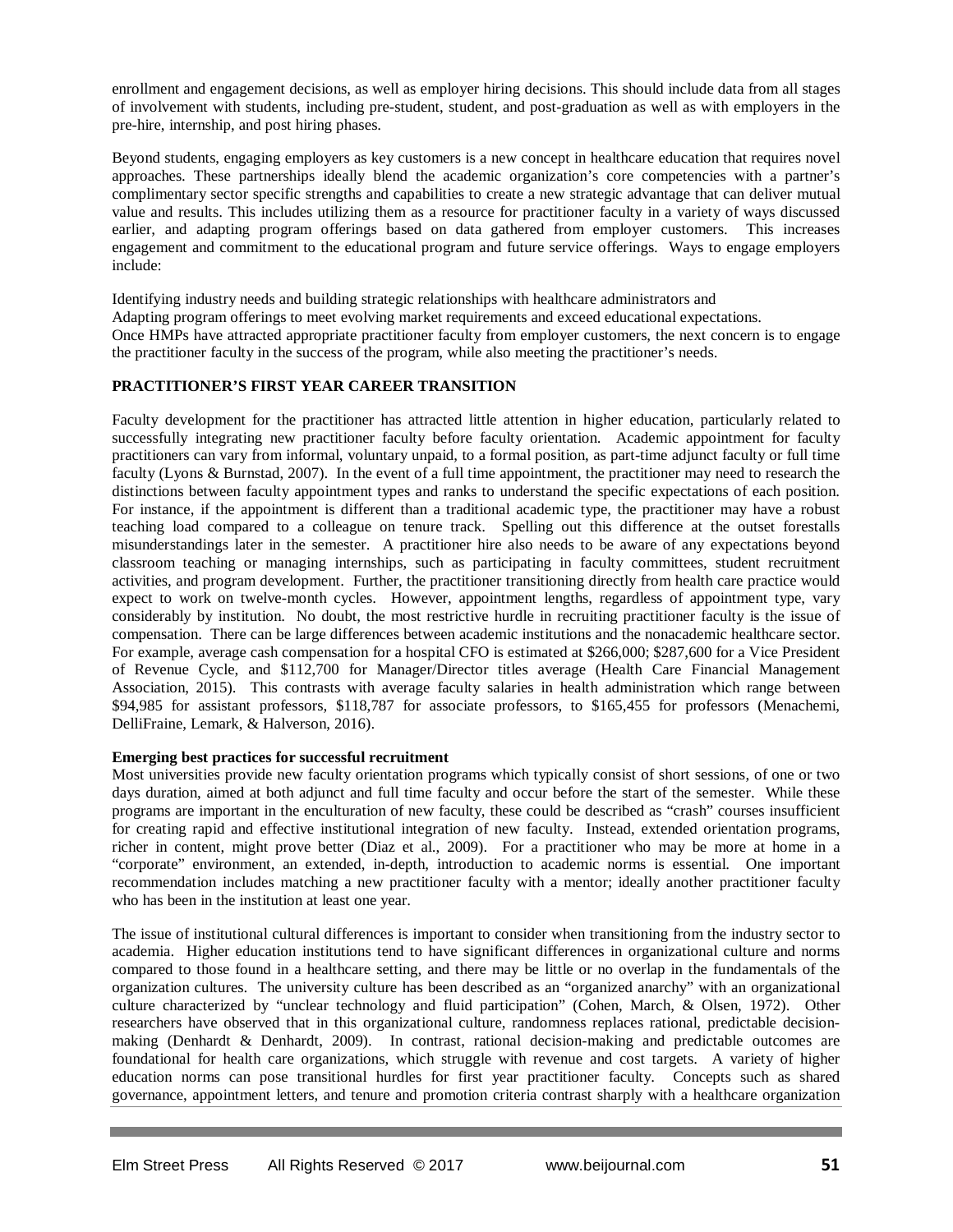best described through a clear organizational chart, crisply written job descriptions, and clear-cut promotion criteria. A fundamental understanding of accreditation and competency-based education, unnecessary for traditionally prepared faculty, can prepare the practitioner for such varied tasks as creating learning objectives in a course syllabus, participating in curriculum assessment, and responding to accreditation requirements.

Administrative basics of higher education and program operations must be outlined explicitly to ensure successful first year transition for the practitioner faculty. Practitioner faculty, depending on their previous role in health care, may have had dedicated administrative support as well as an "expense account". Clarifying administrative support expectations and institutional policy and procedures for travel and reimbursement is best handled one-on-one by the HMP program director at the time of formal negotiations with the entering practitioner faculty. In the same discussion, it is useful to clarify expectations for office hours and guidelines for communication with students. In all cases, it is relevant to explain the need for written documentation such as using the university email system as a channel for providing a legal record of communication with students or other faculty members.

If an orientation on pedagogy basics is not a component of an institution's new faculty orientation, the first year practitioner faculty will benefit from a tutorial on current practices in higher education. A healthcare professional transitioning into the classroom will be aware of workplace regulations, but may be unaware of university policies regarding classroom management and the need to disclose them in the course syllabus. Further, if the program does not specify a text for the course, the practitioner may benefit from a review of preferred academic publishers of textbooks and an explanation of procedures for using instructor resources. If the university has a center for teaching and learning, the practitioner faculty must be connected with the appropriate support personnel for classroom management. Providing a copy of a document describing course evaluation procedures, before the semester begins, will facilitate the practitioner's understanding of the nature and importance of feedback. Posting online a copy of the course evaluation procedures is highly recommended.

## **How do "Professors of Practice" fit in the traditional academic hierarchy?**

There is a great deal of ambiguity around how to reward faculty for practice-oriented scholarship. This includes not only recognizing the value that practitioners bring to the classroom, but the potential contribution that highly experienced healthcare managers can make towards applied research (e.g., identifying emergent healthcare management issues, or securing funding from industry). Clearly, number of publications, years of teaching, and funding received from traditionally respected sources (e.g., National Institute of Health, National Science Foundation) are metrics applied for evaluating a career academic. These, however, do not necessarily apply to a practitioner faculty who has had considerably fewer years teaching, a limited number of articles published, and less time to create the relationships that facilitates creating a research portfolio. Aday and Quill (Aday & Quill, 2000) have proposed a framework for assessing such scholarship in schools of public health, but this is an area that needs to be expanded with further assessment and research. Given the need to adapt to the rapidly changing healthcare landscape, practitioner faculty can play an important role in transforming "Practice Oriented Scholarship" into the "Scholarship of Application and Discovery" as part of the graduate healthcare programs of the future. The issue of compensation, however, remains a relevant question for retaining an effective and sustainable team of practitioner faculty.

## **CONCLUSIONS**

This article highlights challenges for transitioning professionals into academia, mechanisms for recruitment and retention of experienced professionals as faculty, and creative approaches for defining curricula that can prepare students for future success in healthcare management. Current healthcare management programs are shifting towards competency-based education, which considers mastery of technical and leadership skills, rather than the attainment of broad academic knowledge themes. In this context, practitioners play a significant role in helping articulate industry needs and maximize a student's learning potential. The practitioner-educator continuum helps illustrate the tradeoffs between theoretical immersion and connection with the healthcare management market. Thus, it is possible to consider that an optimum mix of practitioner and educator might exist which could very well maximize a student's learning experience.

Healthcare management academic programs have two broad "customer" groups, students and employers. The challenge is to implement mechanisms to identify the needs of each group and translate these into effective educational programs. A model for needs assessment is the Malcolm Baldrige National Quality Award (MBNQA), which focuses on applying quality criteria while emphasizing understanding the needs of the customer for mutual long term market success and engagement.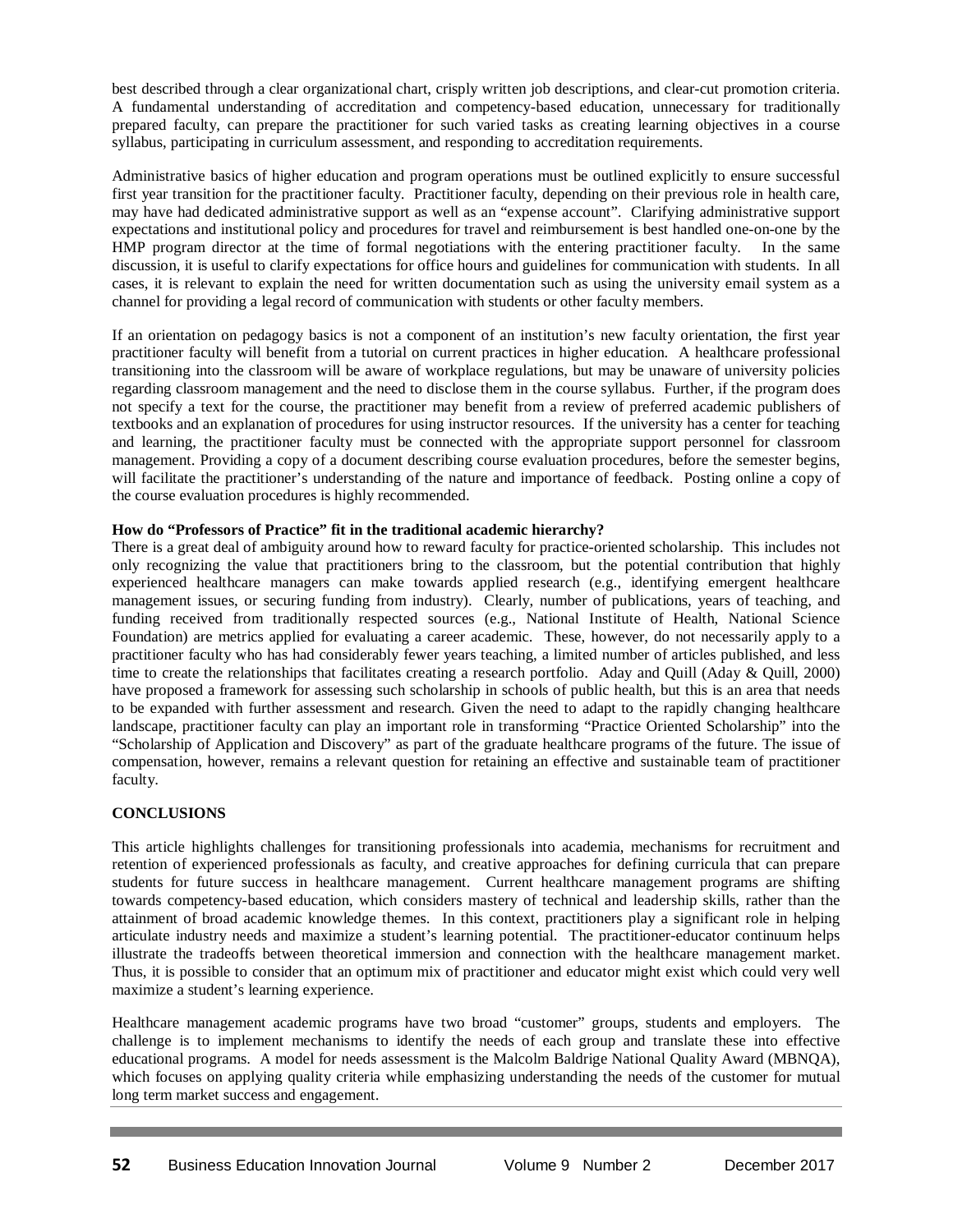In the transition from industry to academia, it is important to highlight distinctions between the higher education culture and the healthcare industry culture. Similarly, it is critical to that HMPs have a process in place that can help incoming practitioner faculty adapt and succeed in the classroom environment. One challenge for retaining valuable practitioner faculty is finding appropriate evaluation and compensation methods that can recognize professional experience and contributions to research. This topic is an emerging issue and requires further research.

#### **REFERENCES**

- *2015–2016 Baldrige Excellence Framework (Education) | NIST*. (n.d.). Retrieved from https://www.nist.gov/baldrige/publications/baldrigeexcellence-framework/education
- Aday, L. A., & Quill, B. E. (2000). A framework for assessing practice-oriented scholarship in schools of public health. *Journal of Public Health Management and Practice*, *6*(1), 38–46. Retrieved from http://www.ncbi.nlm.nih.gov/pubmed/10724690
- Cohen, M. D., March, J. G., & Olsen, J. P. (1972). A Garbage Can Model of Organizational Choice. *Administrative Science Quarterly*, *17*(1), 1. https://doi.org/10.2307/2392088
- Denhardt, R. B., & Denhardt, J. V. (2009). *Public Administration: An Action Orientation: Robert B. Denhardt, Janet V. Denhardt: 9780495502821: Amazon.com: Books* (6th ed.). Belmont, CA: Thomson Wadsworth.
- Diaz, V., Garrett, P. B., Kinley, E. R., Moore, J. F., Schwartz, C. M., & Kohrman, P. (2009). Faculty Development for the 21st Century. *EDUCAUSE Review*, *44*(3). Retrieved from http://er.educause.edu/articles/2009/5/faculty-development-for-the-21st-century
- Dominguez, D., Garcia, C., & LaFrance, K. (2013). DEVELOPING A NEW GRADUATE PROGRAM IN HEALTHCARE MANAGEMENT: EMBRACING THE TRANSFORMATION OF HEALTHCARE MANAGEMENT EDUCATION ON A PATHWAY TO SUCCESS. *Administrative Issues Journal Education Practice and Research*. https://doi.org/10.5929/2013.3.1.1
- Garman, A. N., & Johnson, M. P. (2006). Leadership competencies: an introduction. *Journal of Healthcare Management / American College of Healthcare Executives*, *51*(1), 13–17.
- Gellman, L. (2016, April 6). A New Push for Real-World Lessons at Business Schools WSJ. *The Wall Street Journal*. Retrieved from http://www.wsj.com/articles/a-new-push-for-real-world-lessons-at-business-schools-1459972295
- Health Care Financial Management Association. (2015). *2015 Compensation Survey Results | HFMA*. Retrieved from https://www.hfma.org/Content.aspx?id=32166
- Home AUPHA Annual Meeting. (n.d.). Retrieved from http://annualmeeting.aupha.org/home
- Jones, W., Jorissen, S., & Bewley, L. (2016). Attitudes and Expectations of Graduate Healthcare Management Faculty on Using a Competency-Based Approach. *Journal of Health Administration Education*, *33*(4). Retrieved from
	- http://www.ingentaconnect.com/contentone/aupha/jhae/2016/00000033/00000004/art00006
- Lyons, R. E., & Burnstad, H. (2007). Best Practices for Supporting Adjunct Faculty. In *The Chair Academy's Annual Conference*. Jacksonville, FL. Retrieved from http://chairacademy.com/conference/2007/papers/best\_practices\_for\_supporting\_adjunct\_faculty.pdf
- Menachemi, N., DelliFraine, J., Lemark, C., & Halverson, P. (2016). Salaries of Academics in Health Administration: Have Wages Kept Up With Inflation (2009-2015)? *Journal of Health Administration Education*, *33*(Spring 2016), 295–309. Retrieved from http://aupha.publisher.ingentaconnect.com/contentone/aupha/jhae/2016/00000033/00000002/art00007
- National Center for Healthcare Leadership Competency Model. (n.d.). Retrieved from http://www.nchl.org/static.asp?path=2852,3238

Rahmati Najarkolai, A., Karbasi, M., Mosayebi, A., & Kashmiri, F. (2015). Assessing Teaching Methods for Health Care Management Students Based on Kolb Theory. *Thrita*, *4*(3). https://doi.org/10.5812/thrita.29425

Stefl, M. E. (2008). Common competencies for all healthcare managers: the Healthcare Leadership Alliance model. *Journal of Healthcare Management / American College of Healthcare Executives*, *53*(6), 360–374.

**Rigoberto Delgado, PhD, MBA**, is a health economist and an Associate Professor at the College of Business, University of Texas at El Paso, and at the Department of Healthcare Management and Policy, University of Texas Health Sciences Center at Houston, School of Public Health. Dr. Delgado conducts research in the areas of strategic planning, health economics, corporate finance and process improvement in healthcare and public health, is a consultant to hospitals and healthcare organizations.

**Sandra Murdock, Dr.PH, FACHE**, is currently Executive-in-Residence and Assistant Professor in the Master's in Healthcare Administration Program, Texas Woman's University. Her executive positions include VP of Operations at UTMB, President & CEO at the Nevada Cancer Institute in Las Vegas, and COO of the Winship Cancer Institute at Emory University in Atlanta, where she also served as Assistant Professor of Health Policy and Management at the Rollins School of Public Health. She was also Associate Vice President of Ambulatory Operations and Chief Administrative Officer at M.D. Anderson Cancer Center.

**Elizabeth Gammon, PhD, CPA**, is an Assistant Professor in the Health Systems Management program, University of Baltimore. Her research interests include activity based costing, research integrity, and the cost of research misconduct in public-funded medical research.